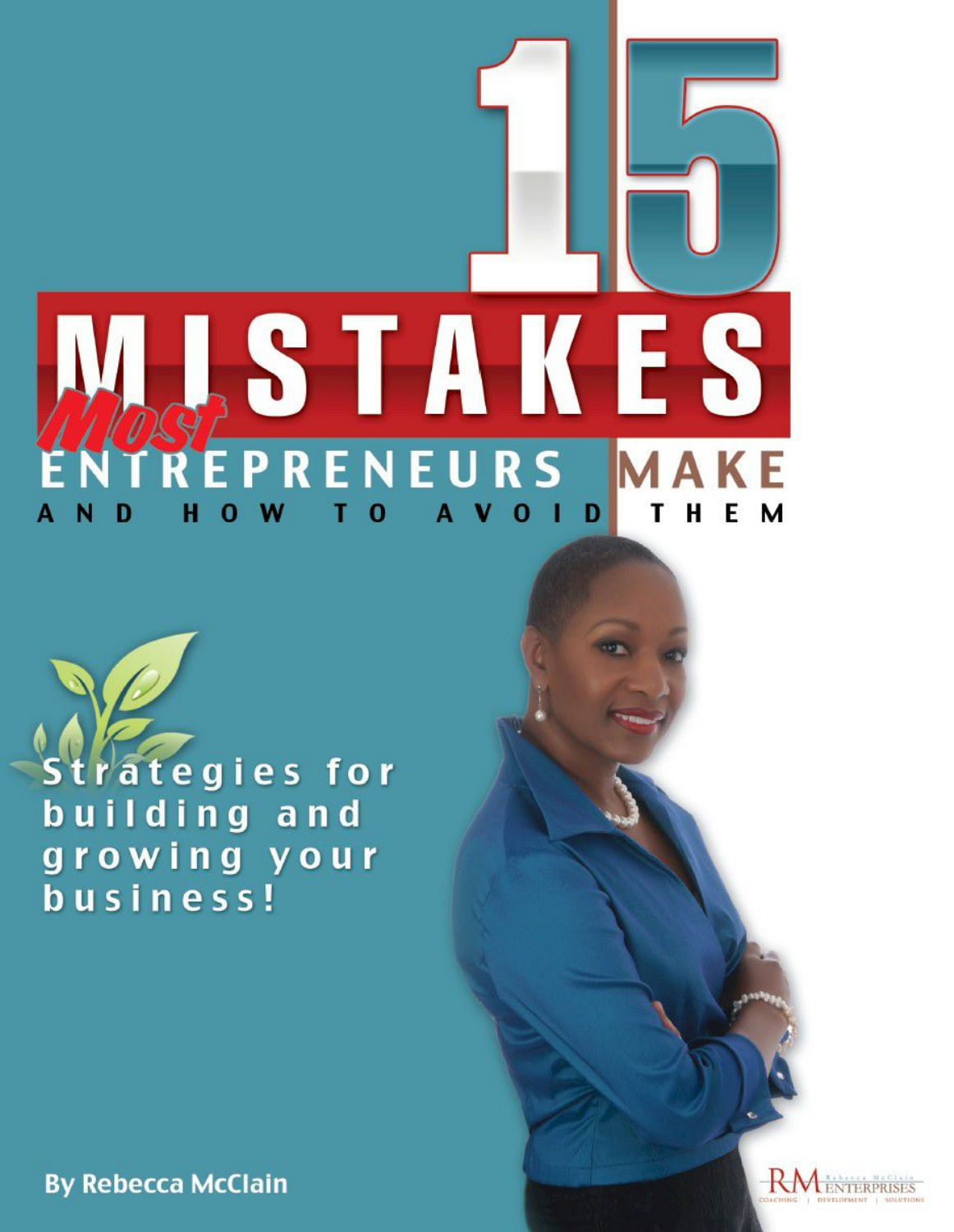**All Rights Reserved**

**Copyright © 2020 – RM Enterprises, LLC. All rights are reserved.**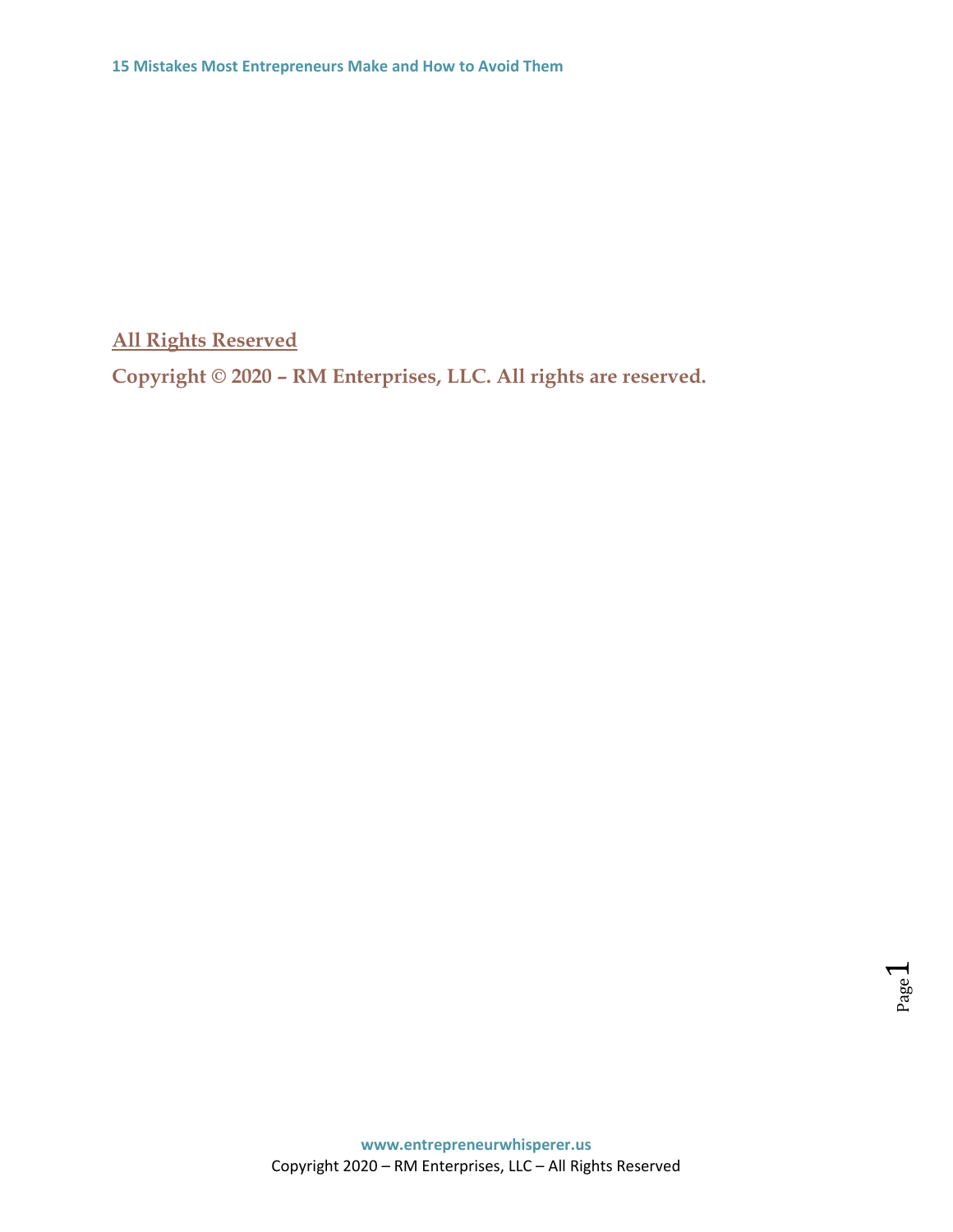# 15 Mistakes Most Entrepreneurs Make When Building and Growing Their Business and How to Avoid Them

By Rebecca McClain, Executive and Business Coach

Before jumping into the title context, here is a bit of biographical information about Rebecca.

The Leap from the Corporate World to Entrepreneurship

Rebecca McClain is a game changer in the lives and businesses across the nation and internationally. Whether speaking to career professionals and entrepreneurs, coaching individuals, business owners, writing books and articles, Rebecca delivers motivation and practical, tested principles to help people fulfill their potential.

Years before Rebecca was ever a professional coach, she discovered her passion while still working in corporate America. Having made a bold move to quit her six-figure job to pursue her passion, she knows the frustration of being suspended in "reality" while longing for a sense of purpose. Her fulfillment comes from helping others fulfill their potential.

Rebecca makes it a priority to stay in tune with the challenges and concerns that business owners and individuals face daily. She has spent hours upon hours of research to develop high-impact products and strategies that help businesses and individuals thrive, and not just survive. She believes it has never been a more critical time to step up one's game and win in work and life.

Page  $\boldsymbol{\sim}$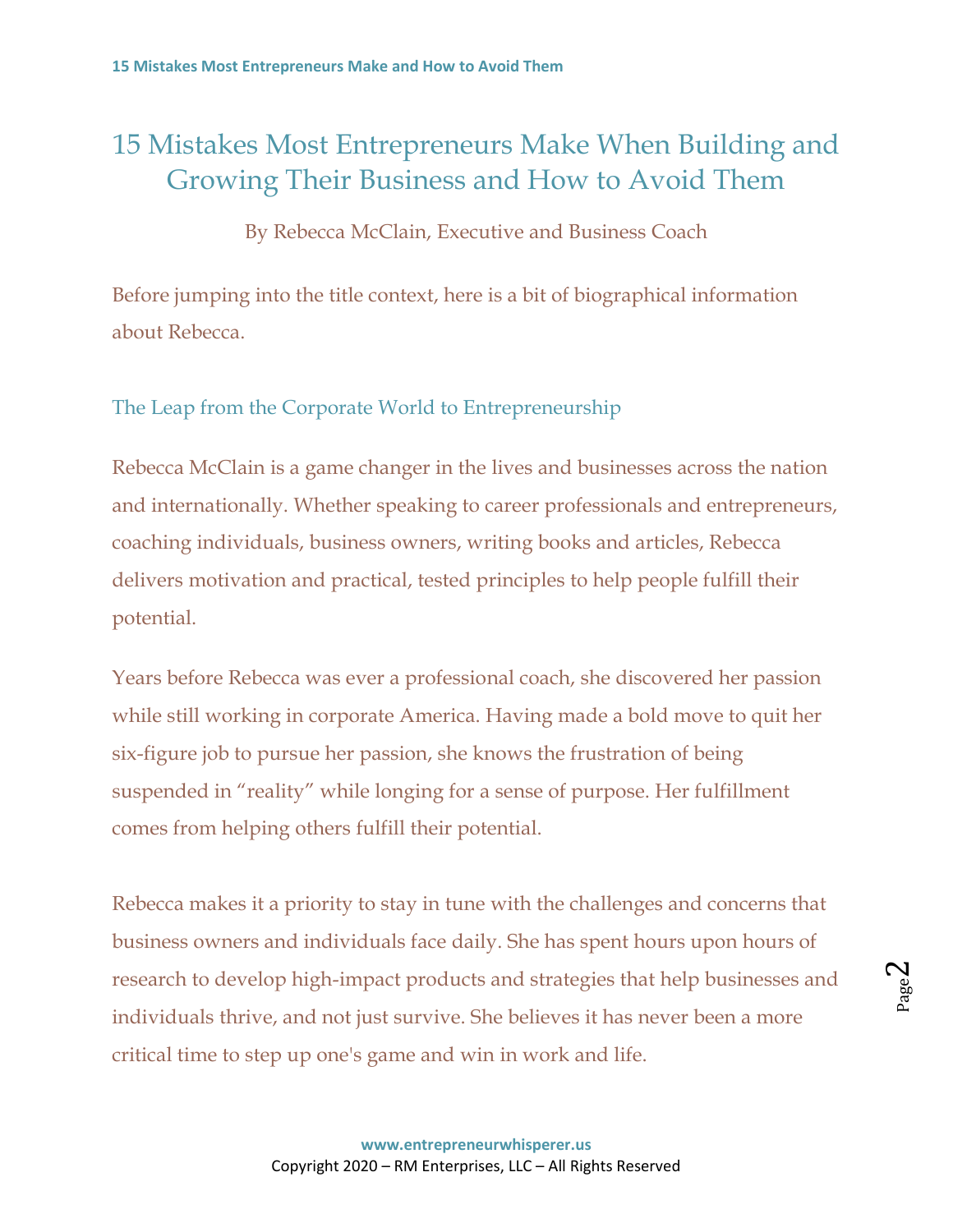And Now for the …

# 15 Mistakes Most Entrepreneurs Make When Building Their Business and How to Avoid Them

Trying to have broad market appeal rather than a defined target market (1) When it comes to defining your target market, the world is not your oyster. As a business owner it is tempting to define your target market in general terms. You want everyone to partake of your goods and services. Unfortunately, from a marketing perspective, no business is going to appeal to the entire marketplace. Your task is to decide and prioritize that segment of the market you want to target so that you can maximize the effectiveness of your marketing efforts.

Scaling back on marketing during tough economic times (2) A down economy can be a great time to build your business. Yet, many entrepreneurs retreat rather than forging ahead. Seizing the moment to build key relationships when your clients and prospects are cutting back on spending, puts you at an advantage when the economy turns around, and money is flowing more freely. When you're feeling an economic pinch, from whatever the source, look for other areas in which to cut back. Your marketing campaign should be the last area of your business to be sacrificed.

## Not having a long-term vision for the business (3)

Most entrepreneurs are short-sighted when it comes to the future of their business. Without a vision there's no way to measure success. A goal is not the same as a vision. A goal indicates what you want to achieve within a specific time frame. A vision is what you expect your business to become. It is a vivid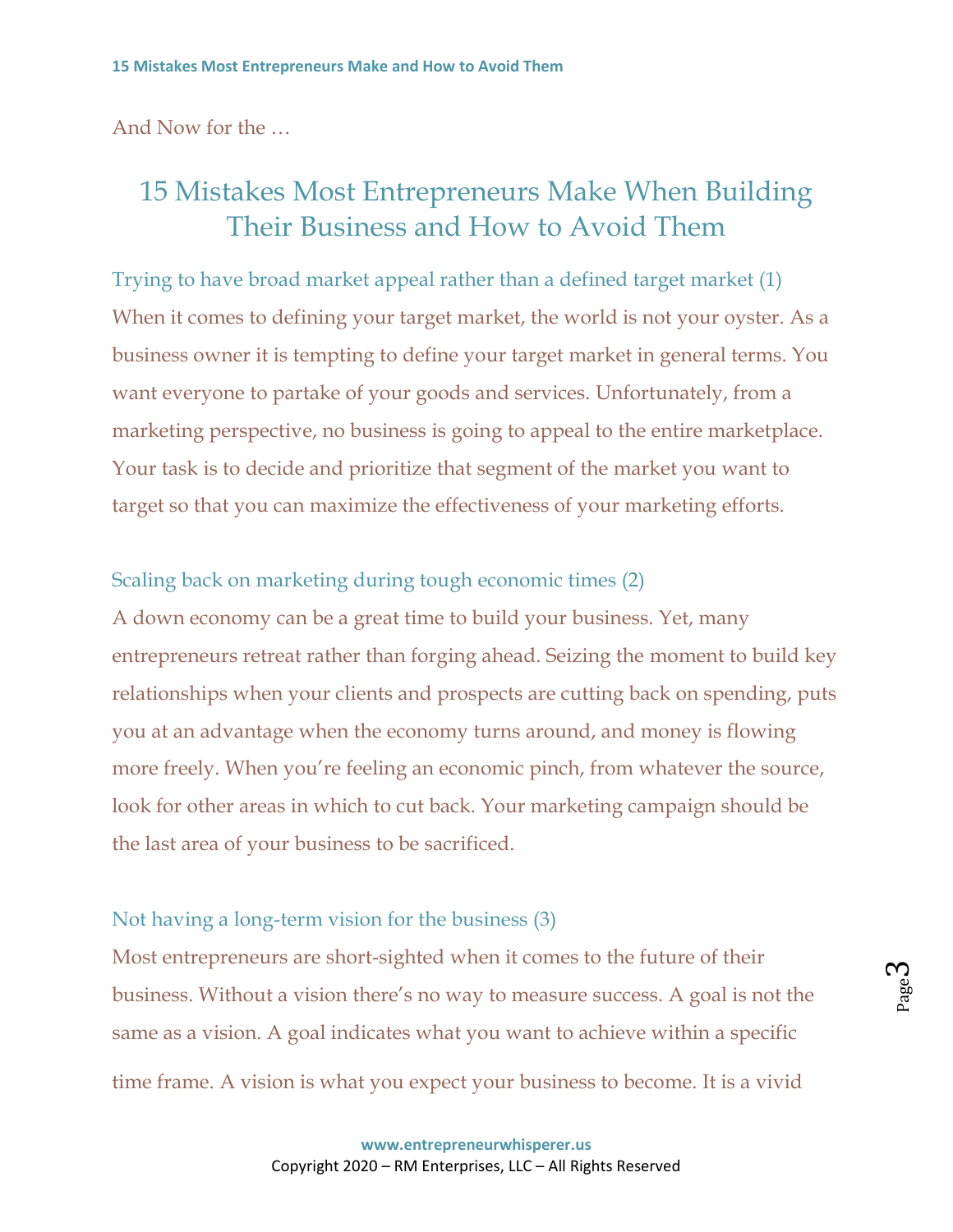description that inspires, energizes, and helps to create a mental picture of the future. For example, my vision for RM Enterprises is, "*to be regarded as the best and most sought after business and personal development company in the nation."* Vision is the driving force behind your success.

Ignoring competitors or not knowing who they are (4)

You don't want to become obsessed with your competitors, but not knowing who they are, or ignoring them, puts you at a disadvantage. Your competitors can help to shine a spotlight on your areas of strengths and weaknesses. Make sure you have clear knowledge of where you stand in comparion to your competition. Are your products or services inferior to theirs? How do your sales measure up compared to theirs, and why? How can you develop an advantage? These are just a few questions that will help advance your position. A good way to keep watch on your competitors is to join their mailing list, under an assumed name and anonymous email address, if you must!

Spending too much time strategizing rather than executing (5) There is a time to plan and there is a time to take action. Spending most of your time on activities that do not generate income, is not time well spent. Most entrepreneurs overextend their time in the strategy stage because it's easier and more comfortable than doing the real work of executing the strategy. Unless you're not in business to make money, staying in the strategy phase too long will take a hit to your bottom line. The key is to set your objectives, including timelines, and tackle the most difficult or unfavorable tasks first.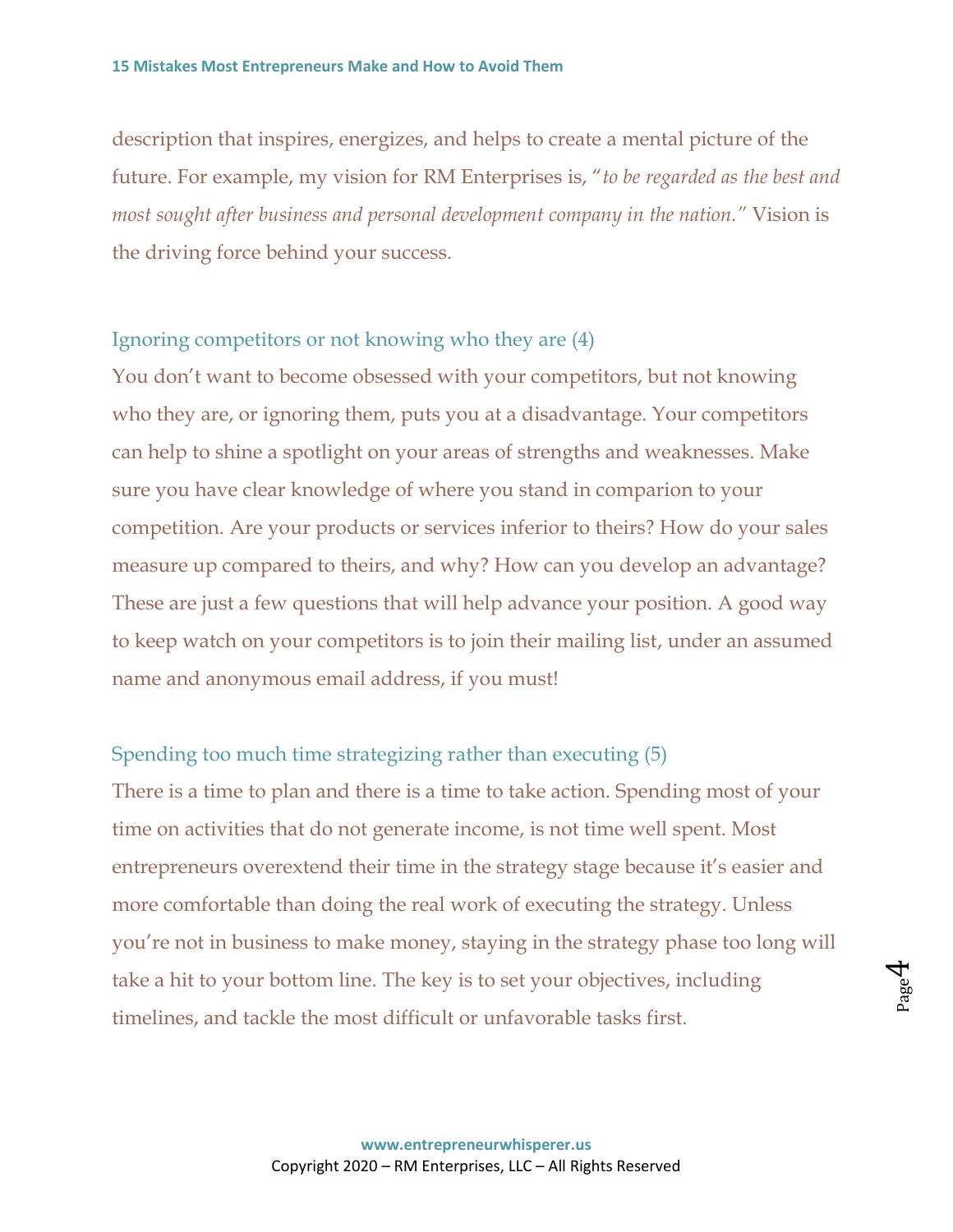### Failing to focus on developing a strong brand (6)

Most entrepreneurs are not even aware that their brand image accounts for 30% of the weight given to their long-term success. While your business' performance is essential for repeat business and future referrals, you must first work at attracting the people with which you want to do business. People's perception is their reality, whether real or not, and first impressions are lasting. If people perceive that you are an expert in your field, they will line up to do business with you. Begin developing a strong brand by placing yourself in other people's shoes. Understand that they, and not you, will define your brand image. Their opinion about you will be based upon their experience, observation and perception. Your work is to make sure there's not a huge gap between how you perceive your brand and how other people perceive it.

#### Build it and they will come (7)

There is more to that statement than meets the eye! While that may have been true in a more literal sense a couple of decades ago, times have changed. With the advent of the Internet and advanced technology, your reach is no longer confined to your local area, but it now extends nationally and internationally. While that might be good news on some fronts, the competitive playing field is wider, with a lot more players. You cannot conclude that just because you have the skills, credentials or quality products and services, that you are guaranteed to lead the pack. Understand that 60% of your long-term success is weighted upon your ability to stand out from the crowd and get noticed by the right people. Seek to hitch your wagon to the people who can give your business a leg up.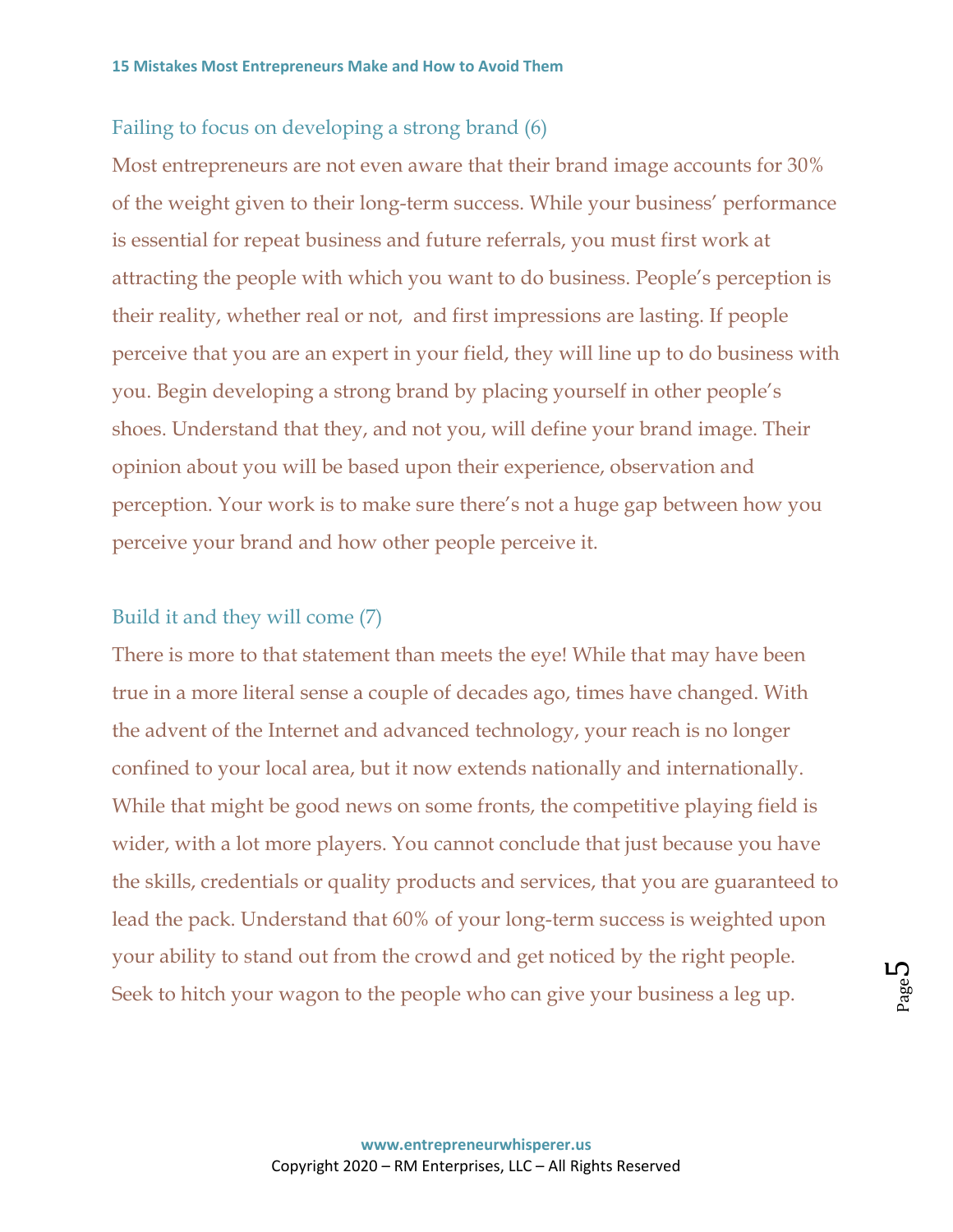## Trying to do it all by yourself (8)

Most entrepreneurs, particularly, "newbies", feel that they need to, and can, do it all by themselves. After all, it is their "baby" and if they do not do it, it will not get done right! Sound familiar? To avoid mental and physical burnout, you must learn to keep your life in balance by delegating some of your responsibilities. You cannot be an effective leader trying to manage every aspect of your business. Hire good employees and/or contractors, give them the proper training, and let them manage the routine and administrative tasks. Hire a virtual assistant for a set number of hours per month and/or go to [Upwork](http://www.upwork.com/) and post projects for bidding from freelance experts. You might also consider an intern from a local community college, but do not allow access to computers without an automatic backup system in place.

#### Working IN the business rather than ON the business (9)

Do not allow yourself to become bogged down in the details of running the business and lose sight of the big picture. Your position as CEO is not to micromanage your staff, but to give them the proper tools and resources they need and trust them to do an effective job. Allow them to make the more routine decisions, while seeking your guidance to resolve the weightier matters. As the face of your business, your priority should be to get out in the marketplace and bring awareness about the products and services you offer, thereby driving traffic to the business.

## Compromising quality to save money (10)

If you think you can cut corners by hawking a low-quality product or service to your customers, think again! These are serious times, and your customers expect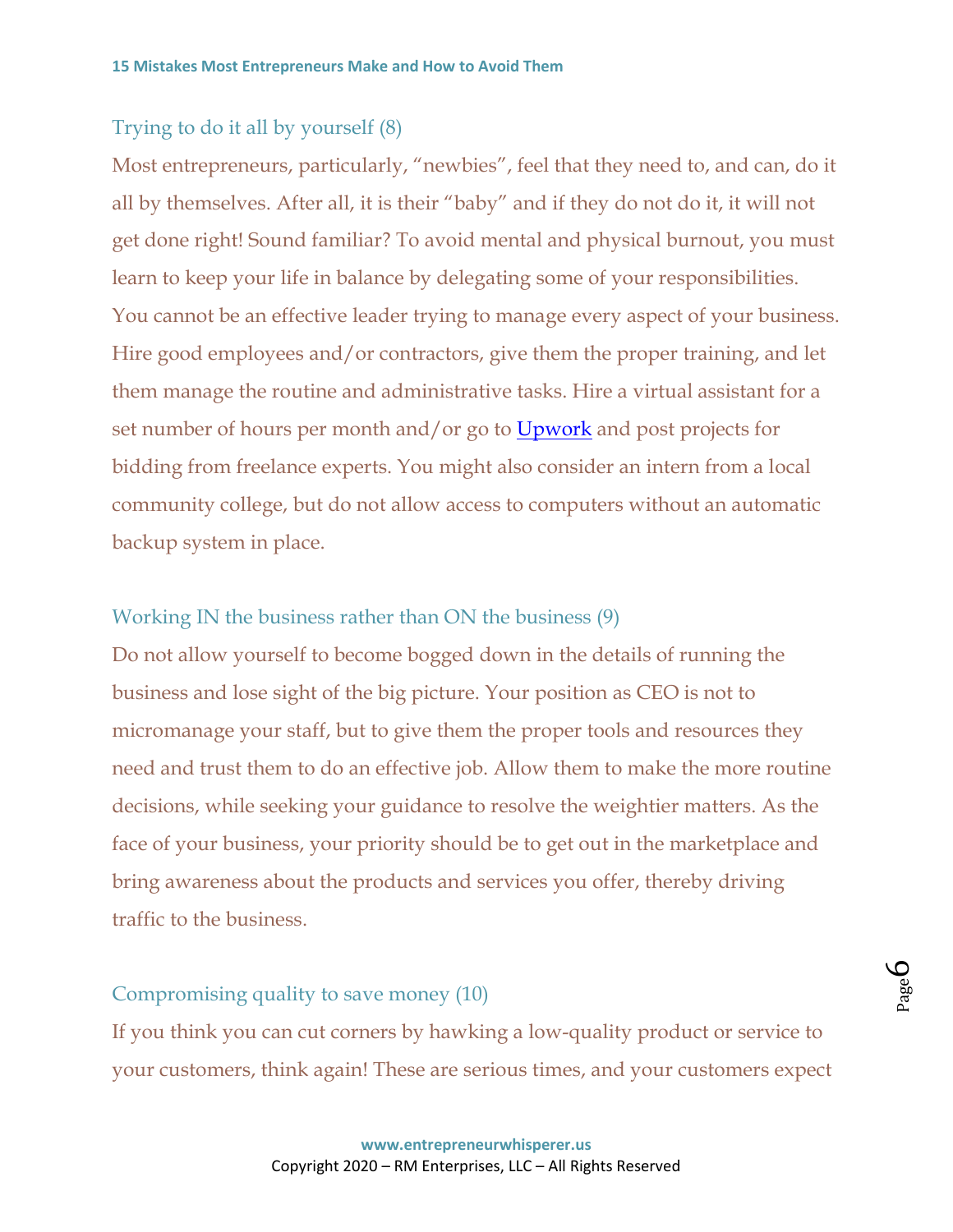thoughtful consideration given to the value placed on goods and services they purchase. Your brand image is at stake and you do not want to risk tarnishing it by giving a negative perception. When selling your products and services your goal is not to make a sale—your goal is to get their business. It is easier and cheaper to get repeat business than it is to attract new business.

### Wasting money on items that don't produce money (11)

A common mistake most start ups make is wasting money on items that do not generate income such as business cards, brochures and flyers. Business cards are a good introduction tools, but most cards get tossed or misplaced within a couple of days, if not sooner. Most people don't even follow up, so don't hold your breath waiting for the calls to come rolling in! No need to break the bank purchasing fancy cards. Stick with a basic two-color card. Brochures and flyers are practically outdated the moment you receive them from the printer.

Operating off of an Idea as opposed to developing a success strategy (12) If you've heard it once, you've heard it a thousand times: If you fail to plan, you plan to fail. The business planning process is often tedious but necessary for the survival and sustainability of your business. After investing your hard earned money (or someone else's) into starting a business, it only makes sense that you take the measures to put your business in the best position to thrive over the long haul. Once the hard work is done, you'll need to make occasional tweaks to update the content.

Not doing what it takes to improve business acumen (13) Every successful businessperson recognizes that having a solid understanding of how a business works is critical to making money consistently. Business acumen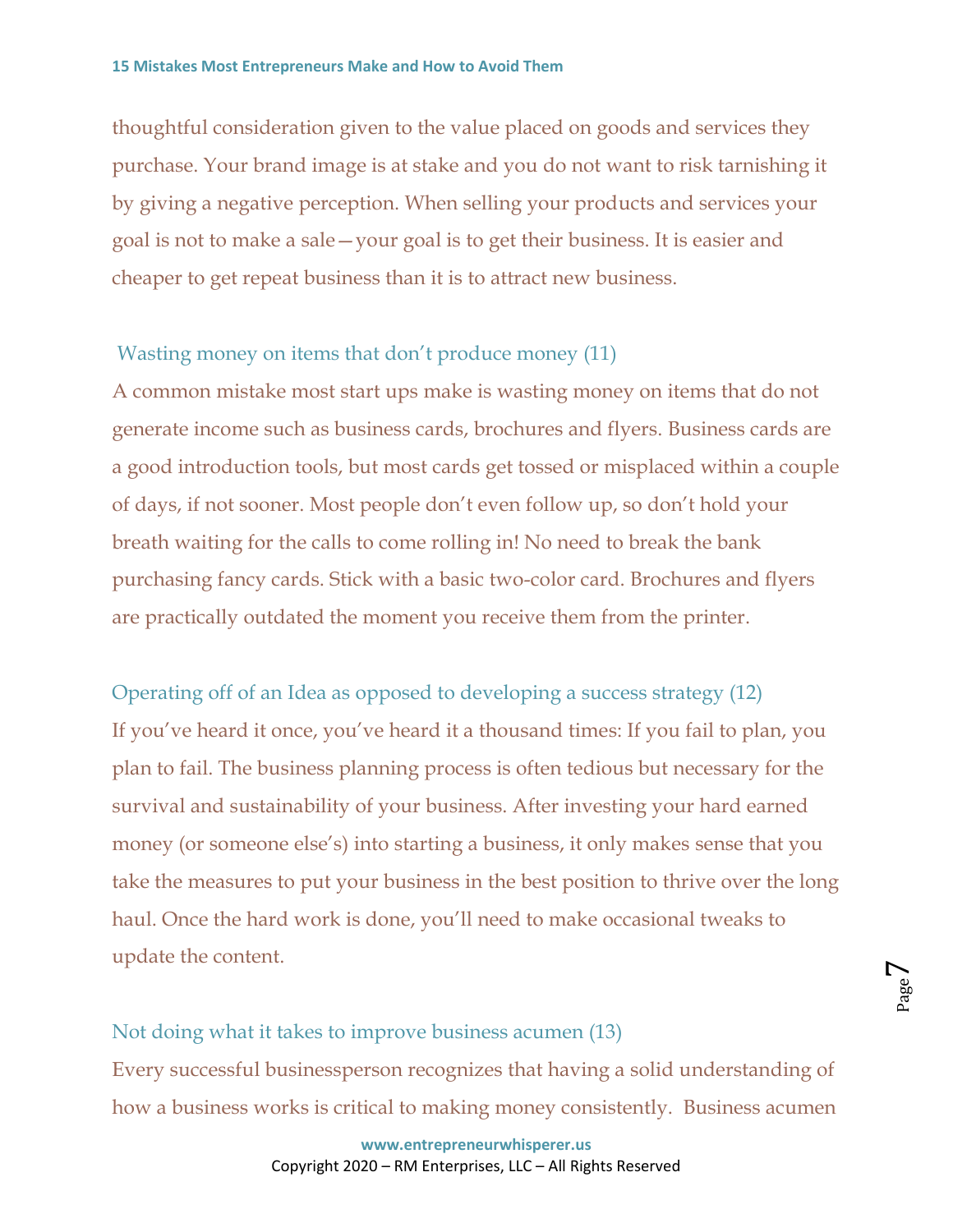relates to having keen insight and ability to make profitable business decisions. Even if you don't have an MBA, as you immerse yourself in the language of business, the clearer business acumen will become to you and the greater impact you will have in offering suggestions and making decisions that impact your bottom line. To succeed as an entrepreneur, you simply need to follow the universal laws of business. The four nucleus components of any business are Cash Flow, Return on Assets, Growing the Business and Customer Satisfaction.

Miscalculating the amount of start-up capital needed to survive (14) A common mistake amongst failed businesses is not having sufficient funds to operate. Entrepreneurs underestimate the amount of money they need and are forced to close before having a fair chance to succeed. It is important to determine how much money will be required to, not only cover the cost of starting but also stay afloat. Consideration should be given to stats that reveal most businesses take up to two years to get up and going. What this equates to is that entrepreneurs must have enough funds to cover costs until sales can eventually cover the costs.

Failing to take advantage of opportunities to network with your target market (15)

Networking is critical to the survival and success of your business in today's competitive market. Successful entrepreneurs understand that building key business relationships can unlock doors of opportunities for their business, especially in terms of accelerating growth, forming partnerships, creating value and entering new markets in which they would not otherwise have access. Attending networking events that do not target the needs of the people with